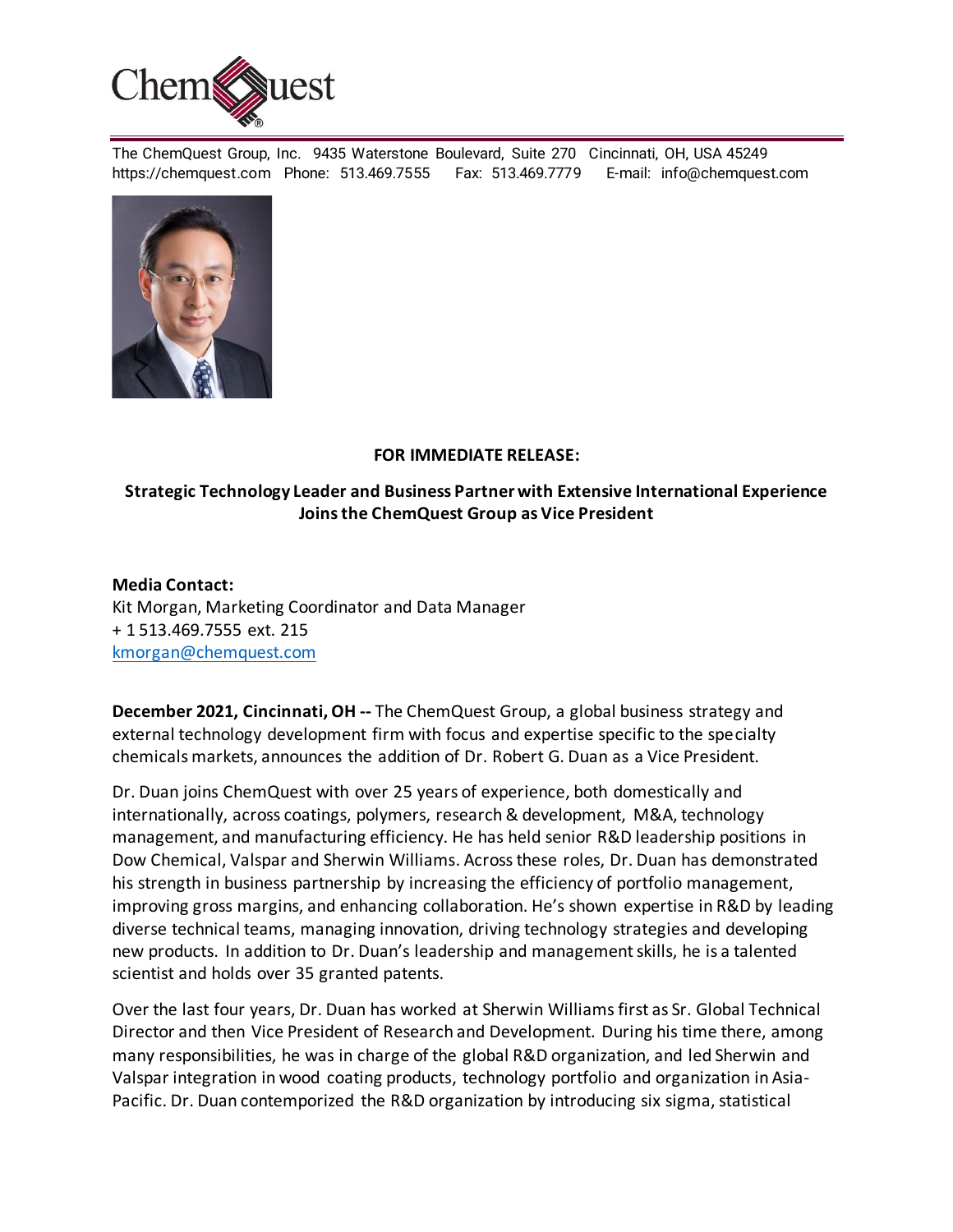

The ChemQuest Group, Inc. 9435 Waterstone Boulevard, Suite 270 Cincinnati, OH, USA 45249 https://chemquest.com Phone: 513.469.7555 Fax: 513.469.7779 E-mail: info@chemquest.com

design, and data analytics, and established global application technology centers to accelerate the industrial market transformation from solvent to green coating technologies.

While his role as VP of R&D was based in the U.S., Dr. Duan lived in Europe for a year and has a decade of experience working across Asia-Pacific at both Dow Chemical and Sherwin-Williams. His knowledge and connection to China/Asian-Pacific markets along with his extensive skills synergize perfectly with ChemQuest's expanding global influence and laboratory capabilities through both ChemQuest Technical Institute (CQTI) and ChemQuest Powder Coating Research (CQPCR).

Dr. Duan is a lifelong learner and holds degrees across four different disciplines. He graduated with honors from the University of Detroit (UD) in 1991 with a Bachelor of Science in Chemistry. From there he completed his master's degree in Computer Science and Mathematics from UD's graduate program wherein he received the graduate student of the year award. He received his doctorate in Polymer Chemistry from the University of Minnesota in 1997 and was given the outstanding graduate research award by Materials Research Society. More recently, in 2008 Dr. Duan finished his MBA in Marketing Management from Rutgers University as part of Dow Chemical's top talent development program.

On his new position at ChemQuest, Dr. Duan says, "My first experience with ChemQuest was at a PCI conference in 2014. I was really impressed with the knowledge and experience of the ChemQuest team as well as their professional approach to addressing the market and client needs. I have since kept in touch with ChemQuest and am very excited to be part of this elite team."

ChemQuest CEO Dan Murad adds, "Robert came highly recommended by industry colleagues, and I am delighted to have him join the ChemQuest team. His experience in strategy development, technology development and M&A are very valuable to us. His experience and connections in China and Asia-Pacific will help us expand on our sustainable growing business."

**###**

## **About the ChemQuest Group, Inc.**

The ChemQuest Group Inc., a global business strategy and external technology development firm with focus and expertise specific to the specialty chemicals markets, is widely recognized among raw material suppliers, formulators, and financial investors for its value creation. ChemQuest's four service pillars include Business Strategy & Transformation; Mergers, Acquisitions & Divestitures; Manufacturing Excellence; as well as Technology & Application Development through the ChemQuest Technology Institute and ChemQuest Powder Coating